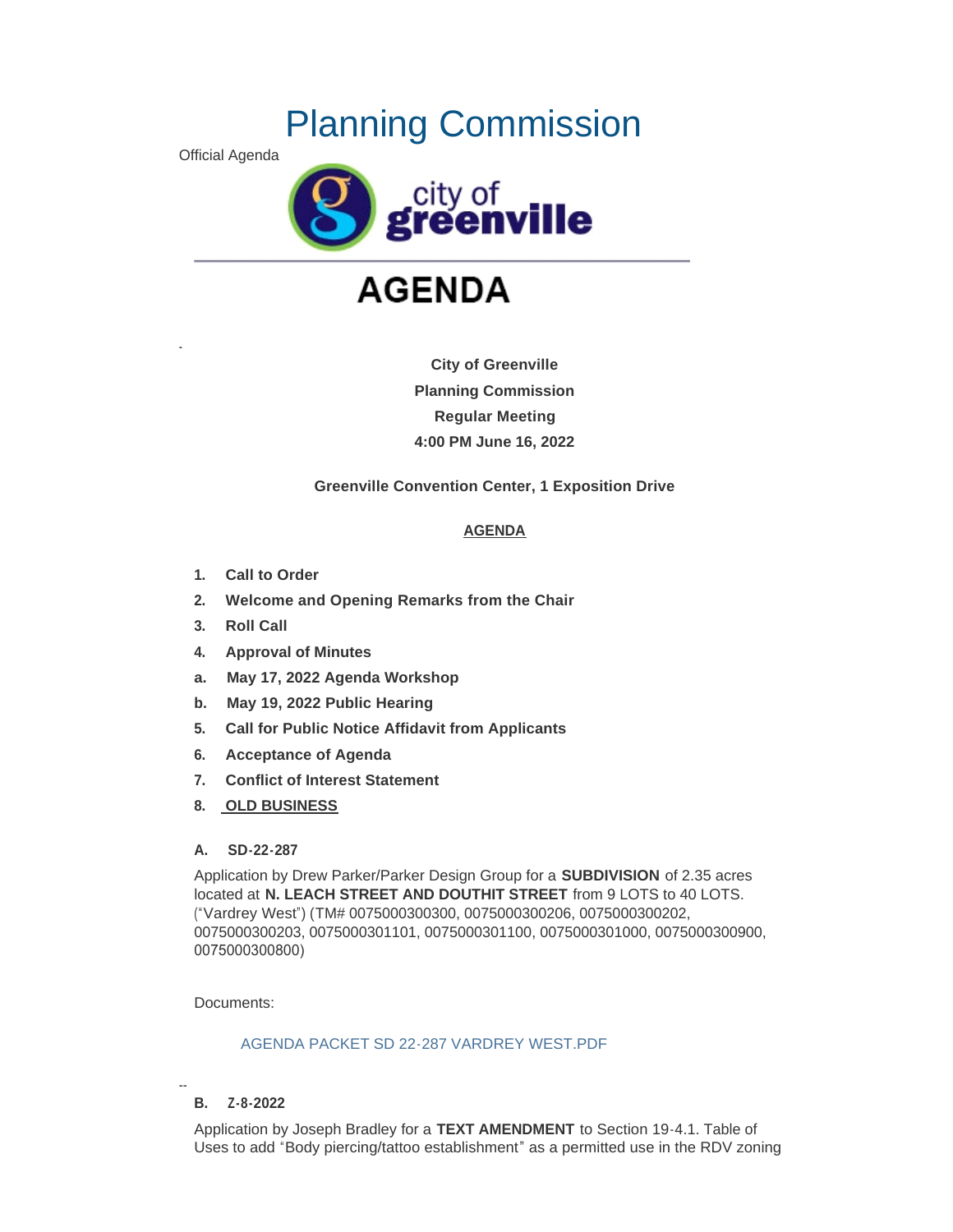designation.

Documents:

---

## [AGENDA PACKET Z-8-2022 TEXT AMENDMENT\\_TATTOO.PDF](https://www.greenvillesc.gov/AgendaCenter/ViewFile/Item/9668?fileID=53228)

# **9. NEW BUSINESS**

## **A. AX-8-2022/Z-6-2022** *Staff has determined this item to be insufficient*

Application by Gracely Investments, LLC/Derek Gracely for **ANNEXATION** and **REZONE** of approximately 0.117 acre portion from C-2, Commercial district, in Greenville County to S-1, Service district, in the City of Greenville and **REZONE** of 2.897 acres portion from C-2, Local commercial district, to S-1, Service district located on **MAULDIN ROA**D (TM# M014030100506)

## **B. AX-9-2022**

Application by David Hudson for **ANNEXATION** and **REZONE** of approximately 10.1 acres located at **2836 LAURENS ROAD** from C-2, Commercial district, C-3, Commercial district, and I-1, Industrial District in Greenville County to C-3, Regional commercial district, in the City of Greenville. (TM# M010020100102)

Documents:

#### [AGENDA PACKET AX-9-2022 2836 LAURENS ROAD.PDF](https://www.greenvillesc.gov/AgendaCenter/ViewFile/Item/9669?fileID=53230)

#### ---- **C. AX-10-2022**

Application by Brian Cherry for **ANNEXATION** and **REZON**E of approximately 0.829 acre located at **101 HALTON ROAD** from C-3, Commercial district, in Greenville County to C-3, Regional commercial district, in the City of Greenville. (TM# 0260000100814)

Documents:

# [AGENDA PACKET AX-10-2022 101 HALTON ROAD.PDF](https://www.greenvillesc.gov/AgendaCenter/ViewFile/Item/9670?fileID=53233)

-----

# **D. AX-11-2022/Z-10-2022** *Applicant requests deferral to the July 2022 meeting*

Application by Brian Schick/Michael Watts for **ANNEXATION** and **REZONE** of approximately 1.366 acres from R-7.5, Single-family residential district, in Greenville County to PD, Planned development district, in the City of Greenville and **REZONE** of 1.54 acres from C-1, Neighborhood commercial district, and RDV, Redevelopment district to PD, Planned development district located at **PENDLETON STREET, TRACTION STREET, SMITH STREET, AND SACO STREET** ("Woven") (TM# 0118001300200, 0118001300300, 0118001300501, 0118001300500, 0118001302800, 0118001302700,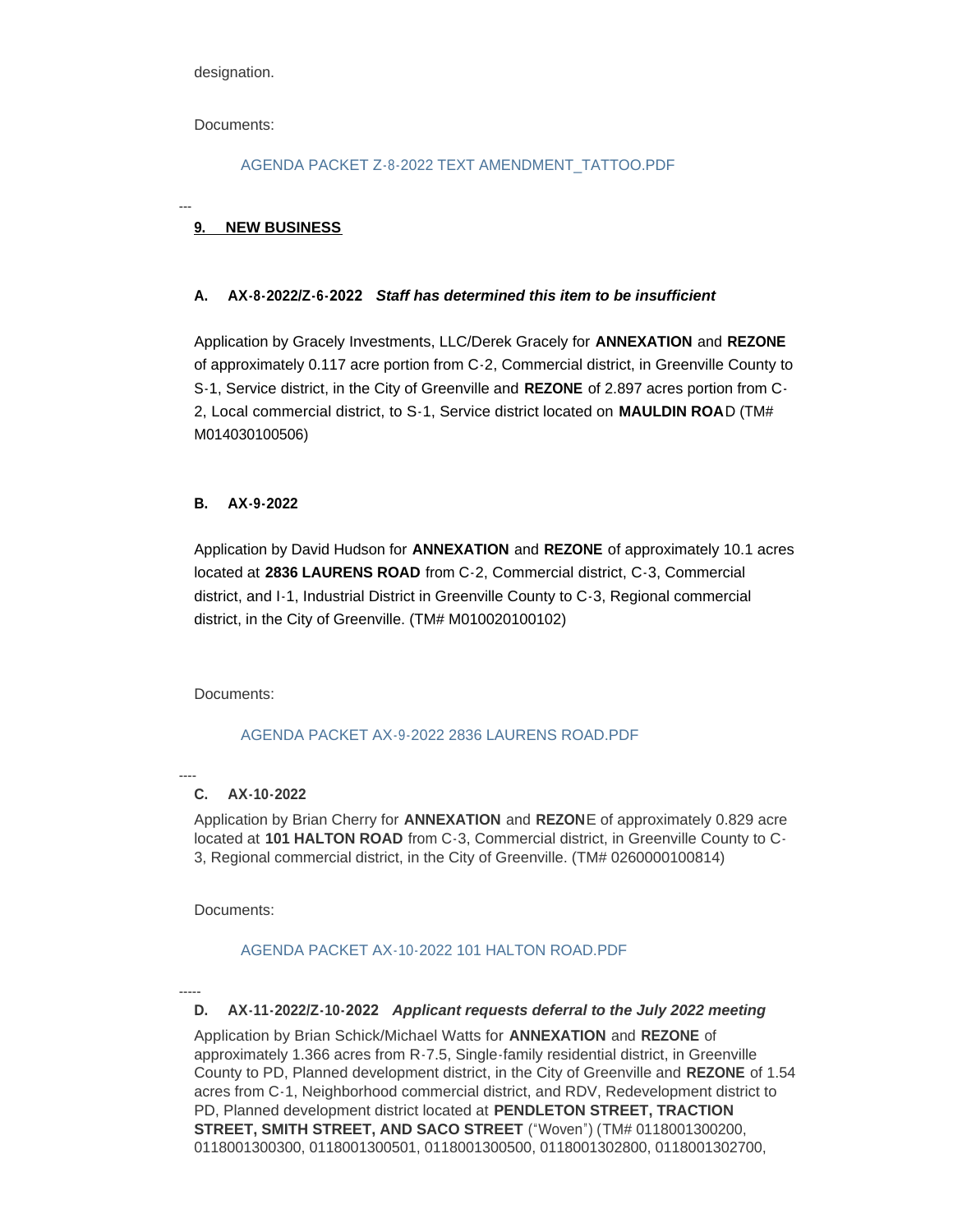0118001302600, 0118001302500, 0118001302400, 0118001400200, 0118001400300, 0118001400400)

#### **E. AX-12-2022**

Application by City of Greenville for **ANNEXATION** and **REZONE** of approximately 29.14 acres located at **E. BRAMLETT ROAD, REEDY STREET, POWER STREET, PEACE STREET, W. WASHINGTON STREET, HAMPTON AVE EXT** from I-1, Industrial district, and R-7.5, single-family residential district in Greenville County to I-1, Industrial district, and R-6, Single-family residential district in the City of Greenville. (TM# 0137000400100, 0141000200400, 0137000301300, 0137000500900, 0137000301500, 0137000301600, 0137000301700, 0137000301800, 0137000900400, 0137000800500)

Documents:

#### [AGENDA PACKET AX-12-2022 DUKE PROPERTY.PDF](https://www.greenvillesc.gov/AgendaCenter/ViewFile/Item/9671?fileID=53235)

------

## **F. AX-13-2022**

Application by Halton Medical Plaza Owners' Association for **ANNEXATION** and **REZONE** of approximately 1.446 acres located at **361, 365, 369 HALTON ROAD** from S-1, Services district, in Greenville County to C-2, Local commercial district, in the City of Greenville. (TM# 0260000101504, 0260000101511, 0260000101514, 0260000101513)

Documents:

## [AGENDA PACKET AX-13-2022 361, 365, 369 HALTON ROAD.PDF](https://www.greenvillesc.gov/AgendaCenter/ViewFile/Item/9672?fileID=53237)

#### ------- **G. SD-22-351**

Application by Nash Homes LLC for a **SUBDIVISION** of 0.378 acre located on **BAYWOOD AVENUE** from 1 LOT to 4 LOTS. (TM# 0282000402801)

Documents:

[AGENDA PACKET SD 22-351 BAYWOODAVE.PDF](https://www.greenvillesc.gov/AgendaCenter/ViewFile/Item/9673?fileID=53238)

--------

# **H. Z-11-2022**

Application by Lynn A. Solesbee for a **REZONE** of 1.57 acres located at **710, 718 LOWNDES HILL ROAD** from RM-3 to OD (TM# 0282000402805, 0282000401800)

Documents:

[AGENDA PACKET Z-11-2022 REZONE 710 AND 718 LOWNDES HILL RD RM-3](https://www.greenvillesc.gov/AgendaCenter/ViewFile/Item/9674?fileID=53240)  TO OD.PDF

--------- **I. V-22-365**

Application by The Gateway Companies/Josh Mandell for a **STORMWATER**